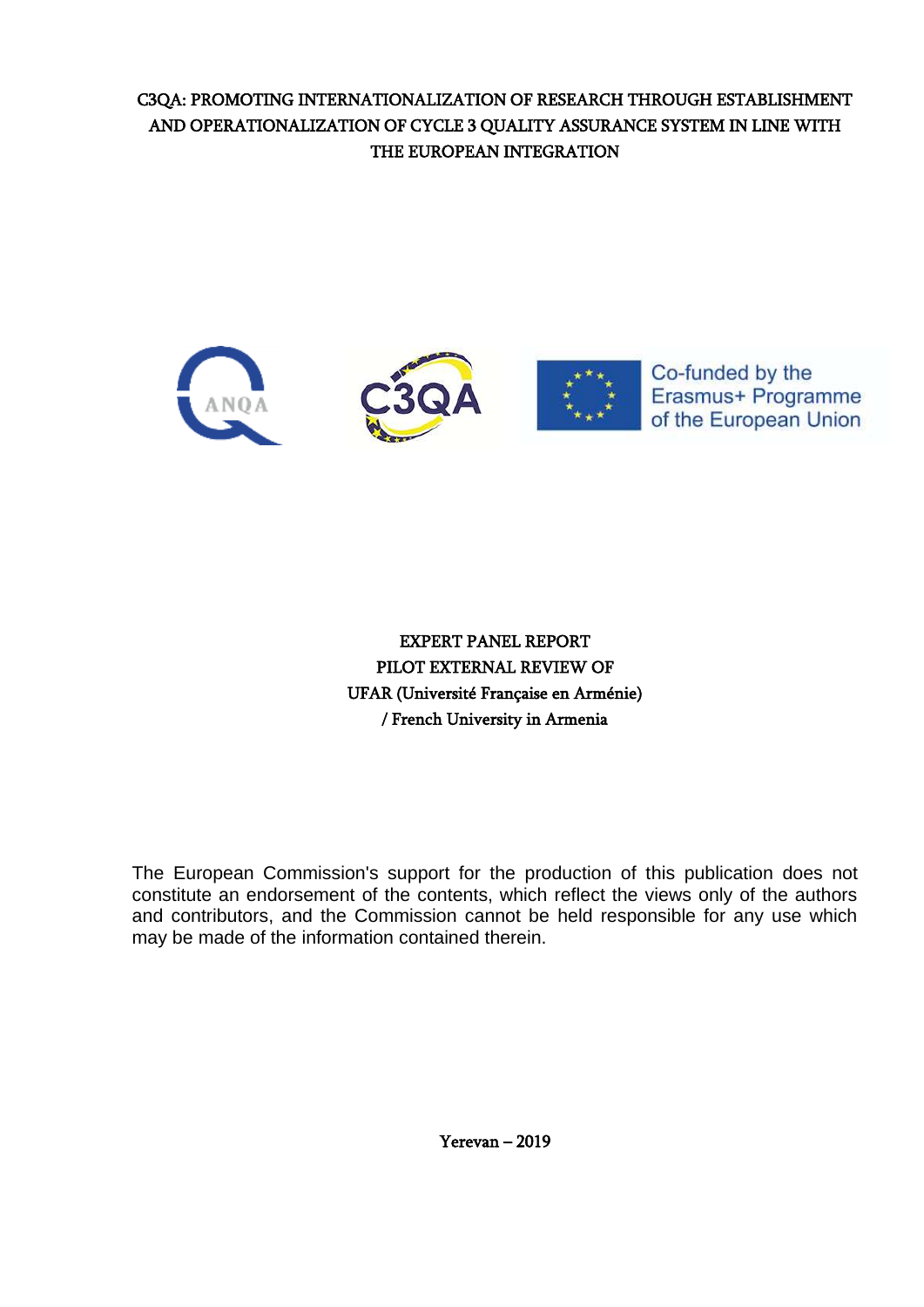# Contents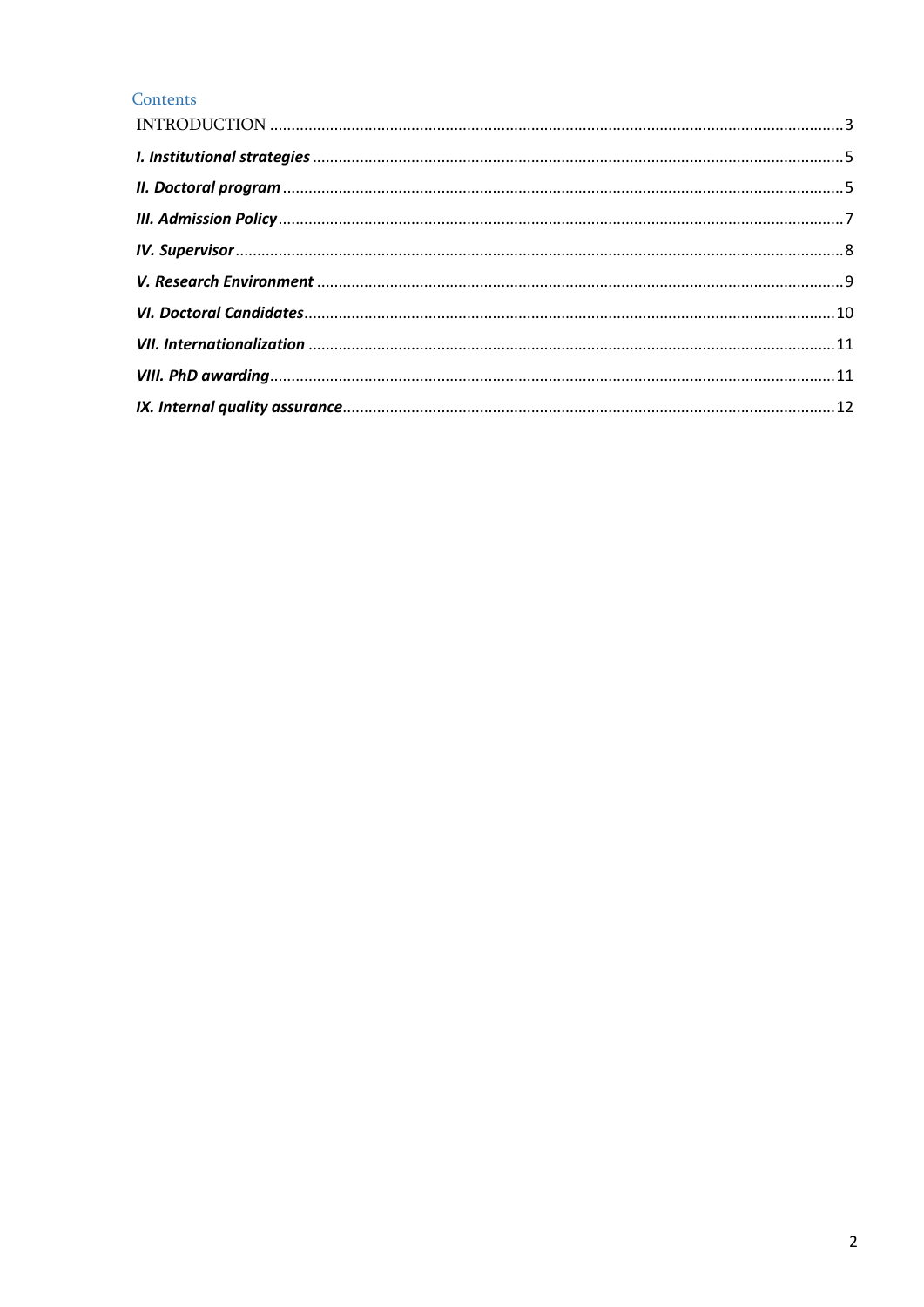## <span id="page-2-0"></span>**INTRODUCTION**

The external assessment of the Doctoral Programme in Law at French University in Armenia was executed within the framework of the Erasmus+ C3QA project: Promoting Internationalization of Research through Establishment and Operationalization of Cycle 3 Quality Assurance System in Line with the European Integration. The external assessment was organized and coordinated by the National Centre for Professional Education Quality Assurance Foundation (ANQA), Armenia. The evaluation was carried out by an expert panel consisted of three international experts and one

local doctoral student:

- 1. Marie-Elisabeth Baudoin, (Université Clermont Auvergne, France, chair of the panel)
- 2. Manibadar Suvd (Otgontenger University, Mongolia, expert)
- 3. Grair Magakian [\(Uniwersytet Jana Kochanowskiego W Kielcach,](http://c3-qa.com/wp-content/uploads/2017/02/The-Jan-Kochanowski-University.docx) expert)
- 4. Mariam Hovhannisyan (SAFAA, expert)

The composition of the expert panel was agreed with the representatives of French University in Armenia.

The process of external assessment was observed by Zhanna Akhmadiyeva from the Independent Agency for Quality Assurance in Education, Kazakhstan.

The process was coordinated by Varduhi Gyulazyan from the ANQA.

All the members of the expert panel and coordinator signed the commitment on confidentiality.

This external assessment aimed to pilot the new doctoral program and developed quality assurance (QA) criteria and standards for doctoral education.

The timetable of the activities was prepared by the ANQA coordinator, agreed with the French University of Armenia, international partners and the grant holder. The University has implemented an internal self-assessment of the program the report on which was submitted to the ANQA. The members of the expert panel conducted the desk review based on the self-assessment report, doctoral program and attached documents provided by the Academy.

The preliminary site visit agenda was drafted by the ANQA coordinator and was circulated among the members of the expert panel for the feedback. The intended meetings with all the target groups, close meetings, documents and resource review were foreseen in the agenda.

The agenda of the expert panel site visit was discussed and agreed with the University representatives. Discussions were held and mutual decisions were reached referring to the organizational and technical questions of the site visit. Questions related to the conduct and the norms of ethics of meeting participants were also touched upon. The room prepared for focus group meetings were also discussed, the issues related to the equipment and facilities were clarified.

The preliminary meeting of the expert panel took place on April 29, 2019 at the French University of Armenia. During the close panel meeting the expert panel agreed upon the framework of assessment, strong and weak points of the Academy, issues to be discussed with the target groups as well as clarified further steps. The site visit of the expert panel was conducted on April 29, 2019. According to the agenda<sup>1</sup> the site visit was launched with the meeting with the Rector of the French University of Armenia. During the site visit the expert panel conducted focus group meetings (participants of the focus group meetings were selected beforehand), resource observation and document review (the list

**.** 

 $^1$  Appendix 1: Site visit agenda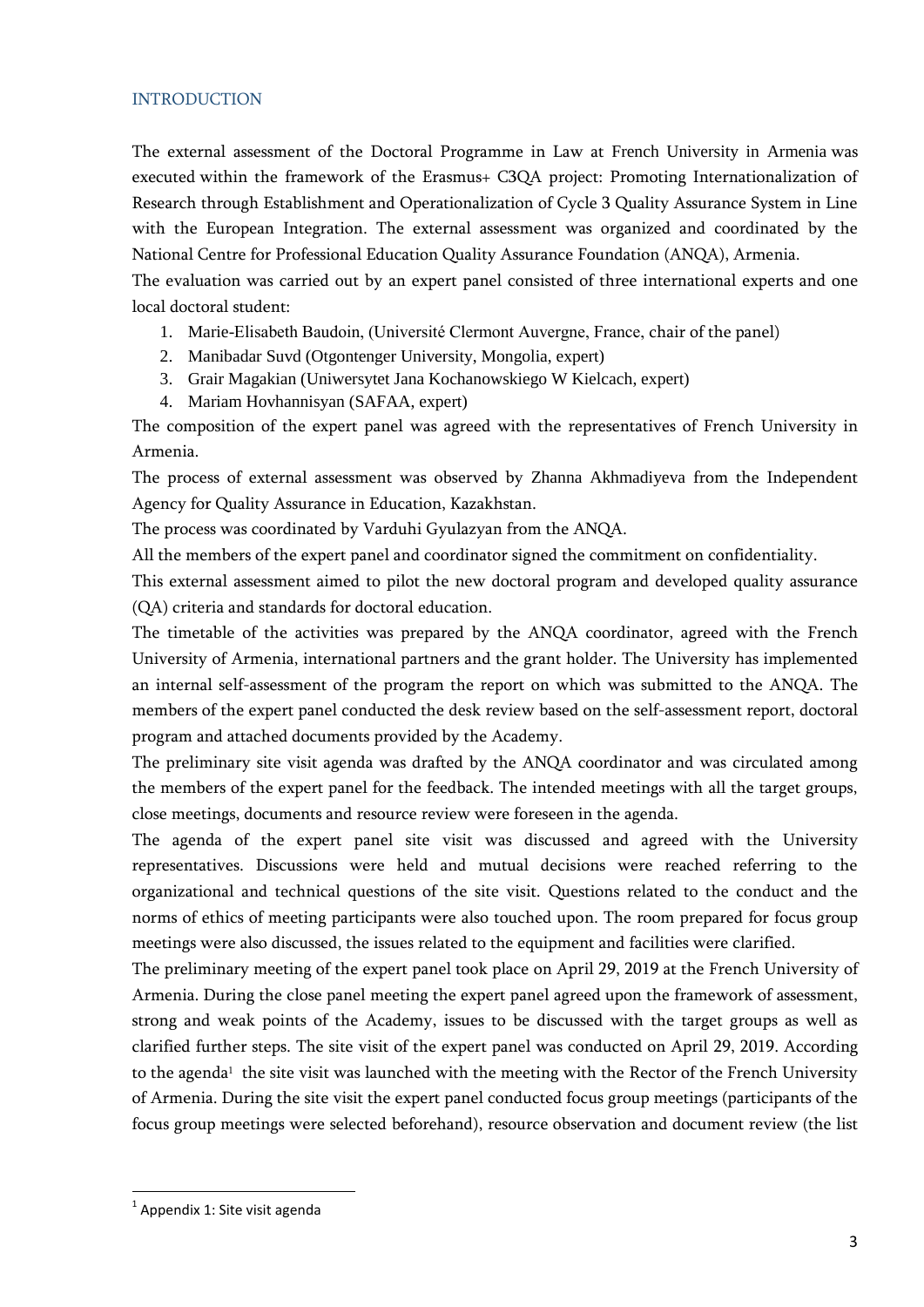of the documents to be observed by the expert panel was submitted to the University a week prior to the site visit). The site visit was summarized by outlining feedback of the panel to the HEI leadership. The expert panel has conducted preliminary evaluation according to the self-assessment report of the university, the documents attached to it and the observations during the site visit. The panel members drafted the preliminary report which was circulated among the members of the expert panel.

This report is the result of the external assessment. It comprises findings and considerations according to quality assessment criteria as well as recommendations for improvements.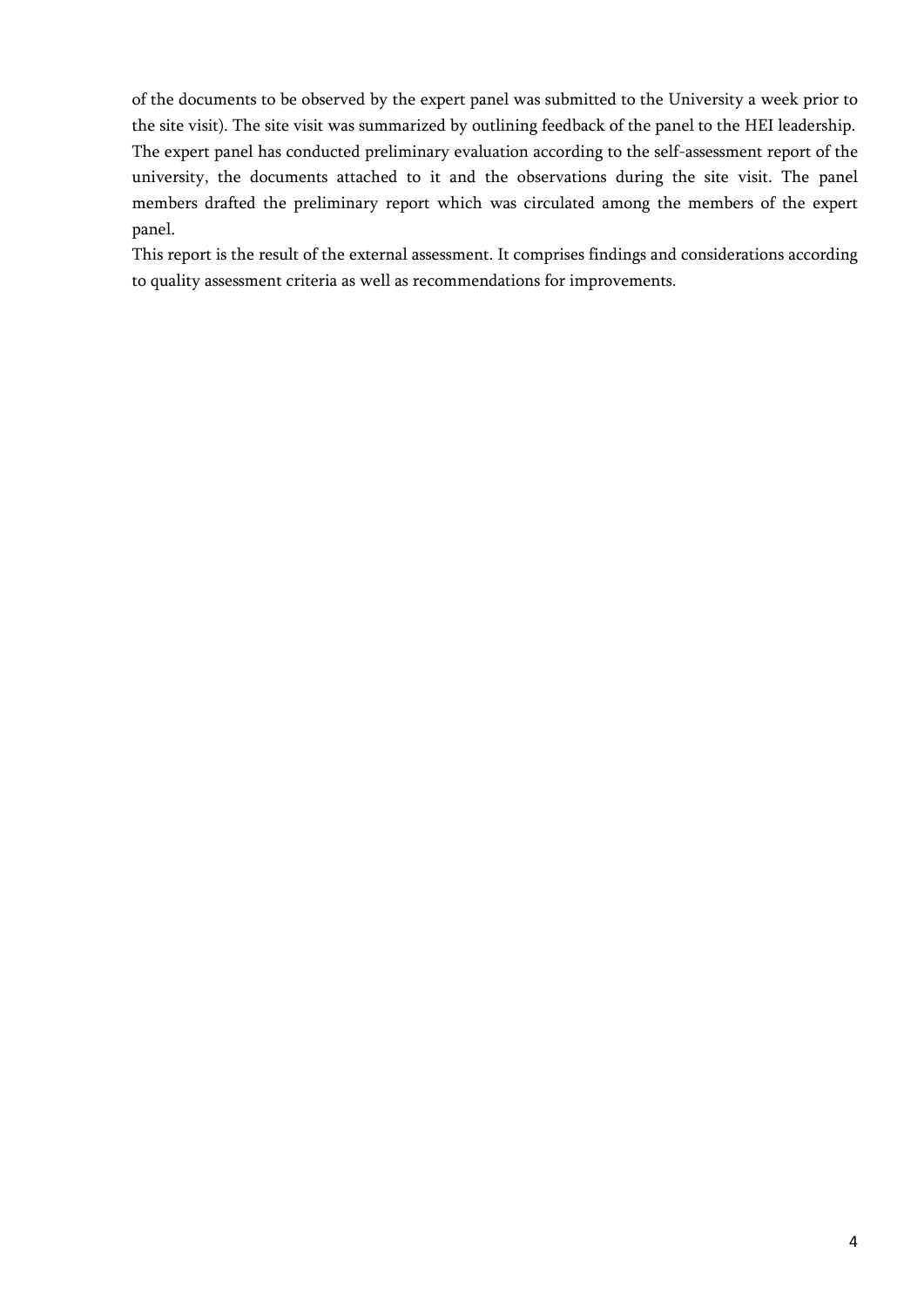# <span id="page-4-0"></span>*I. Institutional strategies*

## **Findings and considerations:**

The Institutional strategies are adopted at the Higher Education Institutional levels and the Quality Assessment Criteria and Standards for Doctoral Education. (Annex 1 for the Long and short term strategic document 2017-2021).

French University in Armenia (UFAR) was established 15 years ago by the collaboration of Armenian and French governments. UFAR tries to contribute in labour market educating future professionals in the fields of Law, Management, Marketing and Finance.

According to the related documents, UFAR's objectives are the following:

1. The involvement of the UFAR deans in development of scientific partnership in collaboration with the colleagues from Lyon 3 University,

2. The establishment of a structure in charge of training the students enrolled in thesis in France and Armenia, including thesis French supervisors and research laboratories in France.

3. Setting an annual flow of 5 to 6 new doctoral students,

4. Obtaining necessary funding for allocation of scholarships for the doctoral thesis, allowing students to devote full time to their thesis,

5. Recruitment of up to 30 % of the future doctors and the constitution of a team of 15 full time researchers in 10 years,

6. Capacity to have the indicators for publication and research. Those objectives conformed during the site-visit.

The UFAR research strategy is adopted in line with UFAR's mission and vision. The research strategy focuses on the knowledge creation, transfer of French scientific traditions into Armenian reality, contribution to social and economic development of the Republic of Armenia, establishment of the bank of teachers, who will become a valuable asset of the French University.

Research strategy reflects the needs of the internal and external stakeholders and includes ethical concepts.

## **Recommendations:**

 $\triangleright$  review of UFAR Long and short term strategic document 2017-2021 and include the directions of Law in line with Armenia's labor market.

## <span id="page-4-1"></span>*II. Doctoral program*

#### **Findings and considerations:**

Doctoral academic programs are the ones of the French partners (Lyon III University and Clermont Auvergne University), considering Armenian sensitivities. Indeed, doctoral theses are chosen by UFAR after assessing the needs of its partner organizations. As it was clearly explained by the Rector of UFAR during the site-visit, several tools are used to assess the needs of the labour market or public administration: 1) the first one is accurate surveys. Data on job placement were provided showing where students are working after their studies on a long-term period. This is a strong instrument to know what sectors of activities are of interest; 2) the second one is the considering of the dynamics of Armenia's economy. With 2000 alumni, UFAR has now a strong network.

These tools are therefore used to define the doctoral topics which will better address issues that are important for Armenia, such as surrogacy, counterfeit drugs or the evolution of parliamentary law. Becoming experts in the field, PhD students will have greater chances to be employed in the future.

Furthermore, the concept of doctoral programs and the profile of the doctorate are the ones ratified by corresponding doctoral schools and they correspond to the below-given regulations, in-laws, and national documents:

- Doctoral contract between the French University in Armenia and the doctoral student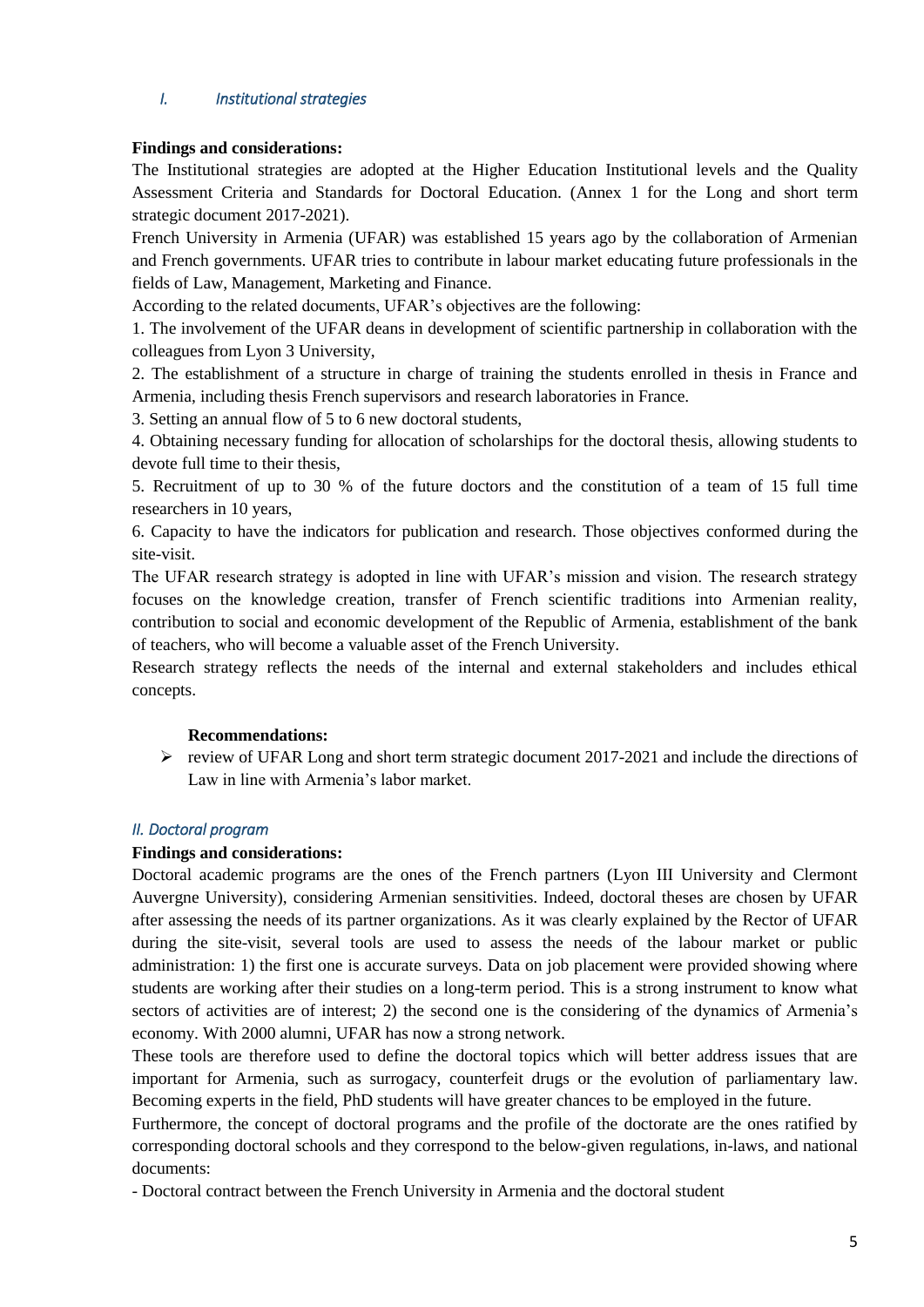- National charter of ethics of research professions (France)

- PhD charter of the doctoral school the student is attached to

- Internal Regulation of corresponding Doctoral School

- Rules of procedure of the attached doctoral school

- Order of 25 May 2016 setting the national training framework and the procedures leading to the

award of the national doctoral degree.

All doctoral schools in France are being accredited by the High Council for Evaluation of Research and Higher Education (Hcéres) which is an independent administrative authority which seeks to follow best international practice. The last assessment report regarding Lyon III Doctoral school done by Hcéres in 2014-2015 was presented in Annex 3. This report is highlighting "a very active governance" and "the dynamism" of the Doctoral School, with a "real scientific consistence" and "doctoral programs well adapted to the needs of doctoral students".

Being enrolled at the Doctoral School 492 of Lyon III, the doctoral students of UFAR benefit from its research environment. According to the students interviewed during the site-visit, the program is useful. They can attend courses in Lyon III (sometimes with invited professors from the United States or other countries), to participate in scientific manifestations and legal conferences which are important for their own reflection. While they are in France, their work is progressing faster, as they have the possibility to meet with other PhD students and to discuss fruitfully on their topics.

The only less positive aspect for the students is the lack of big seminars or conferences in Armenia.

PhD students are officially attached to the research institute in France. They travel to corresponding doctoral schools 2 or 3 months a year to work with their thesis director and to participate in the research activities of the research center.

In Lyon III, for example, they have access to a wide range of training courses, aimed at developing skills for the PhD ("writing scientific articles in English", "writing a scientific paper step by step", "communicating science to a larger audience"…) as well as cross-functional skills ("Managing stress", "How to conduct meetings?", "From manager to leader"…) or career and employment perspectives ("Consulting career for PhDs", "From PhD to job market"…) or disciplinary skills (History of sciences and epistemology"…).

PhD students have also a referent within UFAR. They receive assistance from the General Secretary, as well as from the Dean of the Law School and the Rector for any administrative issues or questions they might have. They are requested to present the progress of their work twice a year and have monthly meetings.

In line with article 3 of the French decree of 25 May 2016 setting the national training framework and the procedures leading to the issuance of the national doctoral degree, the doctoral school ensures a quality approach to training by setting up training programs, individual monitoring committees of doctoral students by offering doctoral students' supervisors specific training and support.

According to the French legislation, an individual follow-up committee of the PhD students from UFAR as of every French student ensures the smooth running of the courses. It evaluates, throughout an interview, which takes place once a year (starting on year 2), the conditions of the training and the progress of the research. A written report, based on the interview, is sent to the director of the doctoral school (see Annexe 4 for an example of report). The PhD director does not participate to this individual follow-up committee to avoid any interference in the discussion.

As mentioned in point 2.4, the French University in Armenia also supports doctoral students by organizing regular meetings with all doctoral students, in the presence of the Rector, the General Secretary and the Dean. These meetings also allow the students to give their feedbacks on the training courses, as one of the PhD students explained it during the site-visit.

Every French doctoral school has set mechanisms and procedures to ensure the development, approval and monitoring, and periodic review of doctoral programs which ensures active involvement of internal and external stakeholders. These tools are also assessed in the Report of Hcéres. Here the only aspect missing is an involvement of Armenian stakeholders. Because of the specificities of the program – based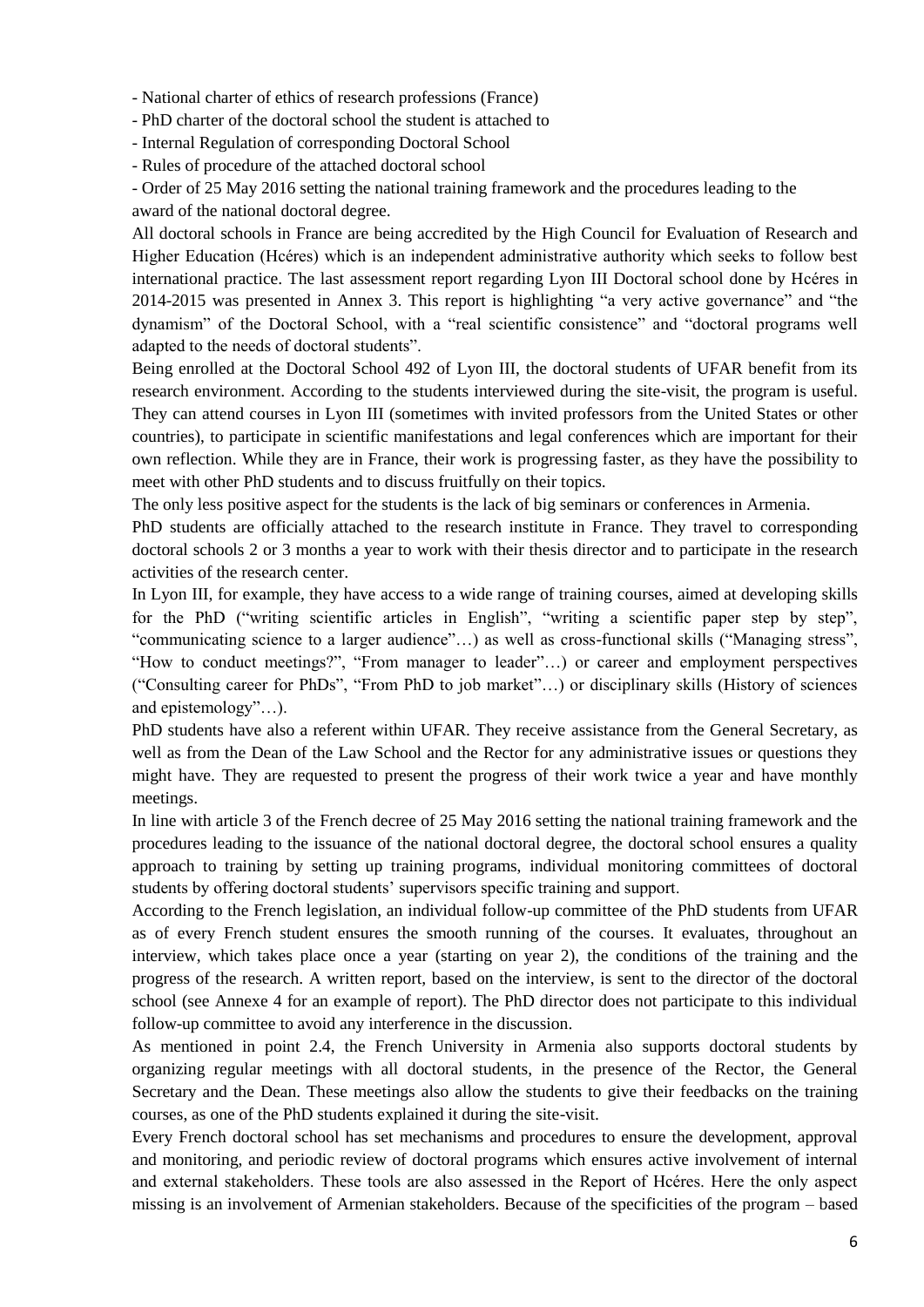on French doctoral schools –, it is more difficult to have a periodic review done by Armenian internal or external stakeholders.

UFAR doctoral programs are in line with the French and European standards. Many efforts are done in order to help the PhD students to conduct their researches in a stimulating environment. They are supervised both scientifically by their French PhD director and administratively by their UFAR referent and team. There are also enjoying spending several months in France, although, according to some of them they would appreciate to have more possibilities to travel to international conferences or to go more frequently to France.

# **Recommendations:**

- $\triangleright$  the establishment of more "institutionalized" links between Armenian external stakeholders and UFAR doctoral programs
- the establishment of more "institutionalized" links between UFAR referent and French PhD supervisor.

## <span id="page-6-0"></span>*III. Admission Policy*

## **Findings and considerations:**

The framework of the UFAR's standard are based, among others, on the rules of the admission to the Doctoral School, undertaken in line with the Order of 25 May 2016 setting the national training framework and the procedures leading to the award of the national doctoral degree in France (Annex 5) and according to the requirements set up by Internal Regulations at the school (Annex 6).

In line with the above-mentioned requirements and Regulation on Doctoral Student Selection and Advancement (Annex 7), the admission process of doctoral students at UFAR follows some steps which can be treated as precise (positive) actions to be carried out:

- public announcement for all the candidates who have been awarded second degree UFAR diplomas or diplomas from any other Higher Education Institution,
- shortlisting candidates for an interview,
- interview conducted by Armenian deans and French Associate deans of the faculty concerned, the Rector and General Secretary,
- final decision,
- soliciting French partners to find a thesis supervisor based on the topic of research.

In this case the problem of ensuring that the mechanisms work is almost for 100%, because of the implementation of French experience.

Moreover, UFAR has prepared appropriate procedures for the implementation of these tasks and Selection criteria of doctoral candidates are transparent, publicly available and are in line with the explicit outcomes of doctoral program.

According to the procedure on selection and accompaniment of doctoral students at UFAR, the following selection criteria will be used (Appendix 7):

- 1. Interest of the research topic,
- 2. quality of the project,
- 3. respect of the conditions for an admission in a French doctoral school (minimum note in master and the memory),
- 4. motivation and professional project,
- 5. ability to conduct research and integrate into a scientific team.

The above-mentioned criteria are very important, however the point 2 is always a controversial concept especially when it is in the (logical) framework of country market:

the quality is high when it meets the requirements of a specific market in a specific place and at a specific time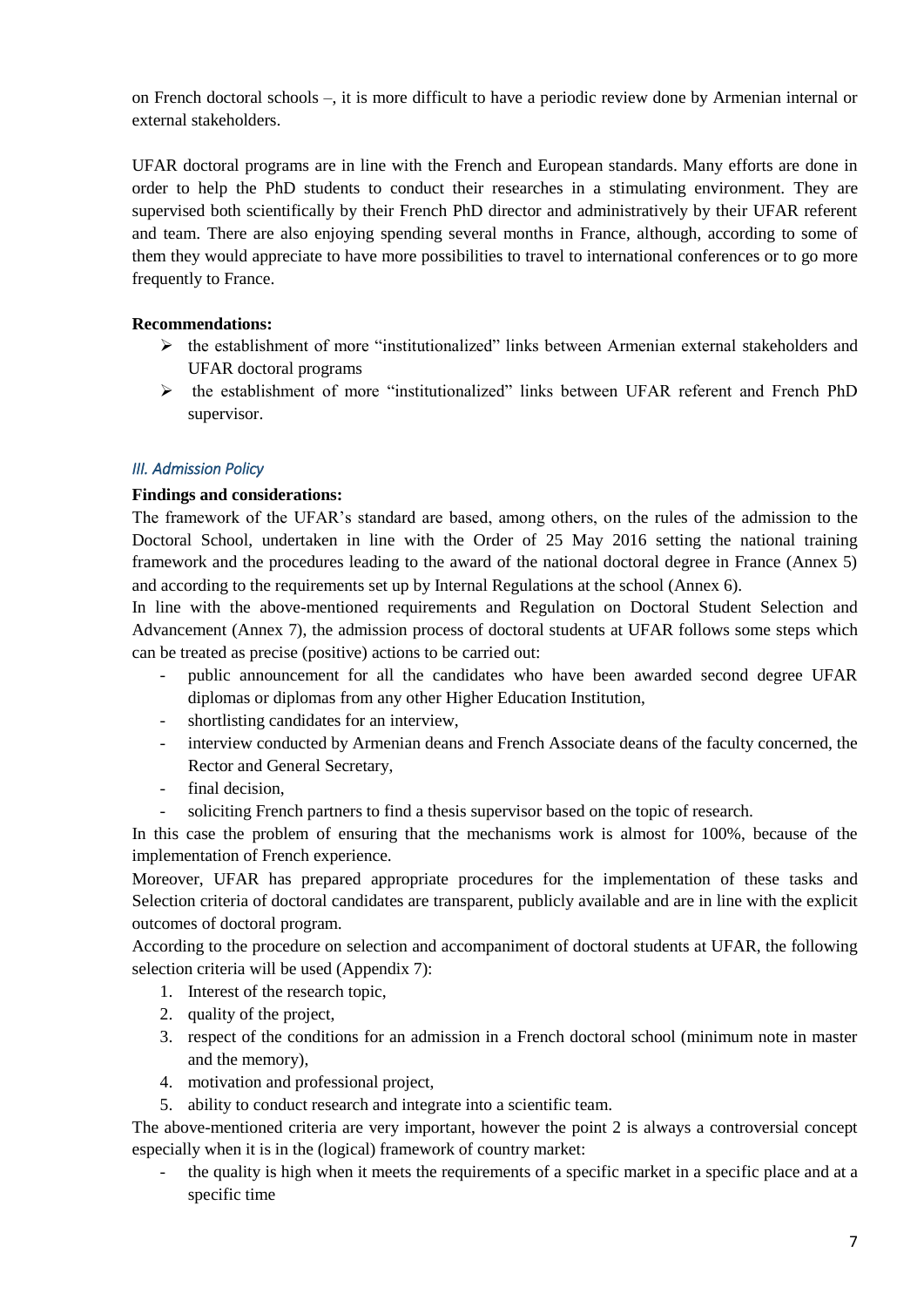- but the modern market is evolving very fast and changing according to the requirements of globalization.

## **Recommendations:**

 $\triangleright$  clearly define the quality criteria of research work.

## <span id="page-7-0"></span>*IV. Supervisor*

#### **Findings and considerations:**

In line with national requirements, French Doctoral Schools have set standards and criteria for the selection of theses supervisors. Those are clearly stated in their regulations and are publicly available. The responsibilities of the supervisor and/or the team are also clearly indicated in the contract that is being signed between the doctoral students and his/her supervisor.

The supervisor is present at each stage of the program: from the selection of the topic, to providing documentation and helping with the bibliography, helping drafting the structure and the development of the thesis and finally organizing the defense committee.

In addition, there is also a supervision team at UFAR, headed by Rector and including the Secretary General responsible of Doctoral Service at UFAR (see Annex 7).

According to French legislation, either a University Professor or an Associate Professor with an accreditation to supervise researches (Maître de Conférences–HDR) are allowed to supervise PhD researches. Depending on doctoral schools there is also a limited number of doctoral students per supervisor (6 or 8 maximum).

The rules regarding the UFAR supervisory team are also clearly indicated in Annex 7.

The mechanisms existing at UFAR are in line with national requirements.

In France, the position of an associate professor and that of a professor are anchored around three pillars:

- o teaching activity for a total of 192 hours per year,
- o administrative follow-up of formations,
- o research activity.

The supervision of PhD students is one of the criteria for evaluating the activities of a teacher-researcher and also a key element to apply for an additional payment for doctoral and research supervision (based on decree n° 2014-557 of May 28th, 2014), that can be given based on the quality of research and doctoral supervision.

The evaluation of the teaching and research activities of teacher-researchers is done periodically (every 4 years) by the Hcéres. It is based on a report of activities covering all the undertaking within the laboratory and the teaching unit.

Furthermore, the award for doctoral and research supervision mentioned *supra* in point 4.3 is attributed for high level scientific activity, by a committee including Professors which are from another University. The professional progress of supervisors mainly relies on the political action of the laboratory. Research budget as well as European contracts are used to encourage the best teachers-researchers to develop their own research activities.

The supervisors are selected according to their academic status (Professor or Associate Professor with accreditation to supervise researches) and according to their ability to supervise the topic (depending on the specialization in private law, public law…). According to French regulation, there are some specific tools which guarantee the quality of supervision: limited number of students per supervisor, considering of the quality of research of the supervisor, possibility to be awarded for the quality of supervision.

In the specific case, one of the major difficulties is of course the geographical distance between the PhD student and his/her supervisor. Nevertheless, this obstacle is overcome thanks to skype conference and the two or three months-stay per year of the PhD student in France.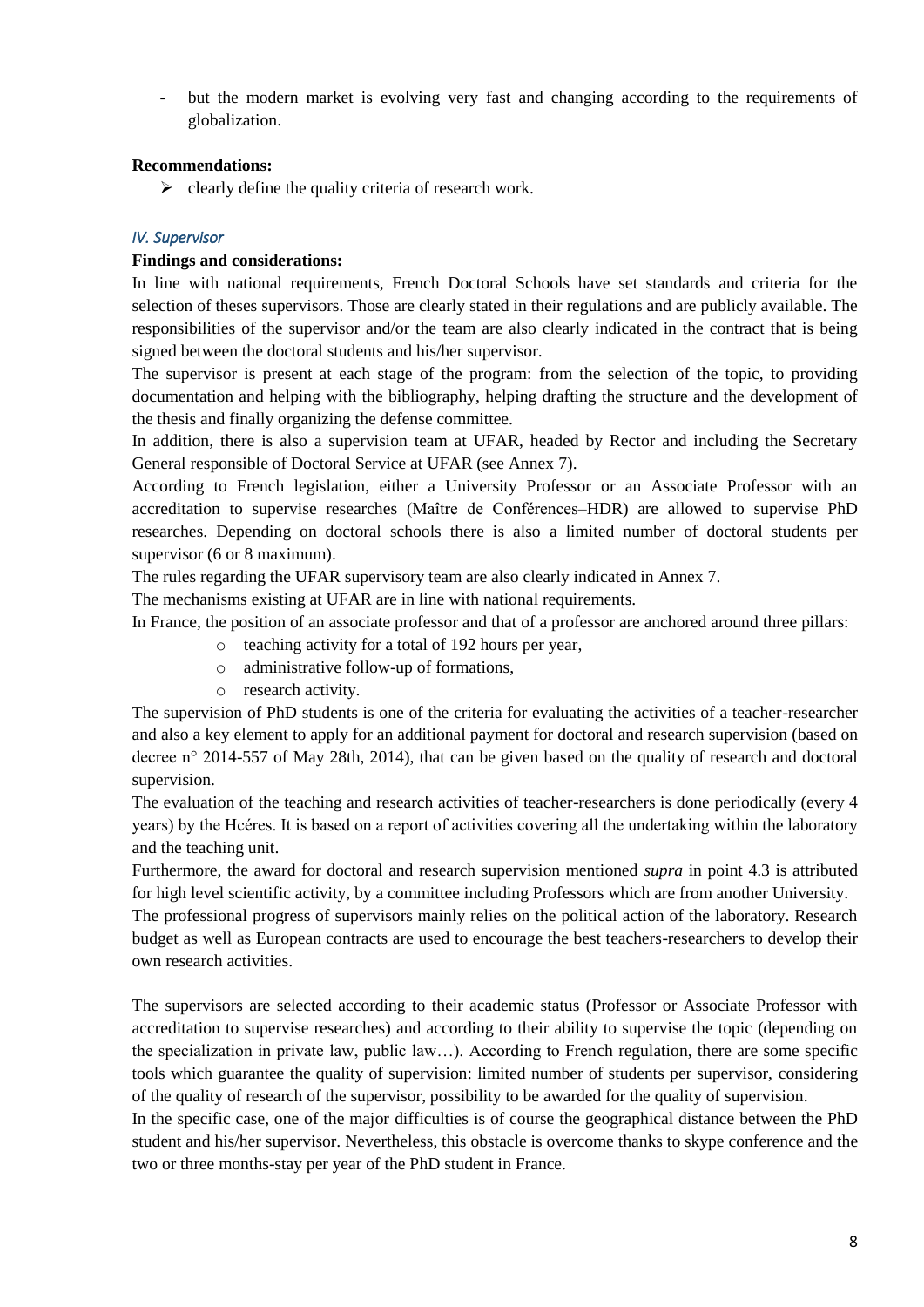#### **Recommendations:**

 $\triangleright$  more frequent stays of the PhD students in France in order to strengthen the dialogue with the supervisor.

#### <span id="page-8-0"></span>*V. Research Environment*

## **Findings and considerations:**

The university provides students with relevant human, material and financial resources in accordance with the program content during their study and research. Providing proficient human resources both in Armenia and France the students acquire field-specific and appropriate knowledge and experience. The meeting with PhD students showed that they are satisfied with the experience and the knowledge, which they get from the university.

The university managed to offer relevant material resources to the PhD students for effective research conduction. They have separate working area, access different scientific data bases both in Armenia and France. PhD students mentioned that they have access to various French data bases also from Armenia, as they are given login and passwords. The students also make use of scientific equipment, laboratories available at the university. During the resource review/observation it was clear that the university has relevant material resources for the effective research environment: IT rooms, library with necessary field-related books, comfortable classrooms, court for role-playing games etc.

University's PhD students receive a monthly scholarship to be full-time present at the UFAR and carry out their research. In this way the university motivates them and promotes to the effective study and research conduction at the same time.

Students have their individual research plans based on which they conduct their research. The plan coordinates their working activities and puts in a logic frame. During research conduction they are closely in touch with supervisors, administrative staff and other relevant stakeholders. The university has a weekly presentation system, where PhD students present the activities done in front of their peers and supervision team. Besides, each supervisor tracks his/her PhD student all the time thus taking responsibility for the quality of the work done. Currently the Rector of the university also tracks PhD students working individually with them and on their work. Meeting with PhD students confirmed that they are satisfied with the university's staff support.

The launch of career development of PhD students starts by the teaching process at the university. The teaching content is in accordance with the research and its direction. They have also a unique opportunity to go France, to be involved in French scientific life, to teach there, to participate in different scientific discussions, seminars, workshops, debates etc. PhD students mentioned that the period they have in France is very productive for their research conduction as the relevant field is more developed than in Armenia.

During study and research PhD students mentioned that they get relevant support from the different staff members. Issues and/or problems arisen during study and research are solved on the spot depending the kind of issue/problem. During their study and research students receive useful and regular information on different scientific events by the university, in which they may be interested. It is mentioned by the PhD students that the research environments are varied a lot in Armenia and France. There are many specialists by their research directions in France, the field is more developed, and they have more expended opportunities compared with Armenian reality. The university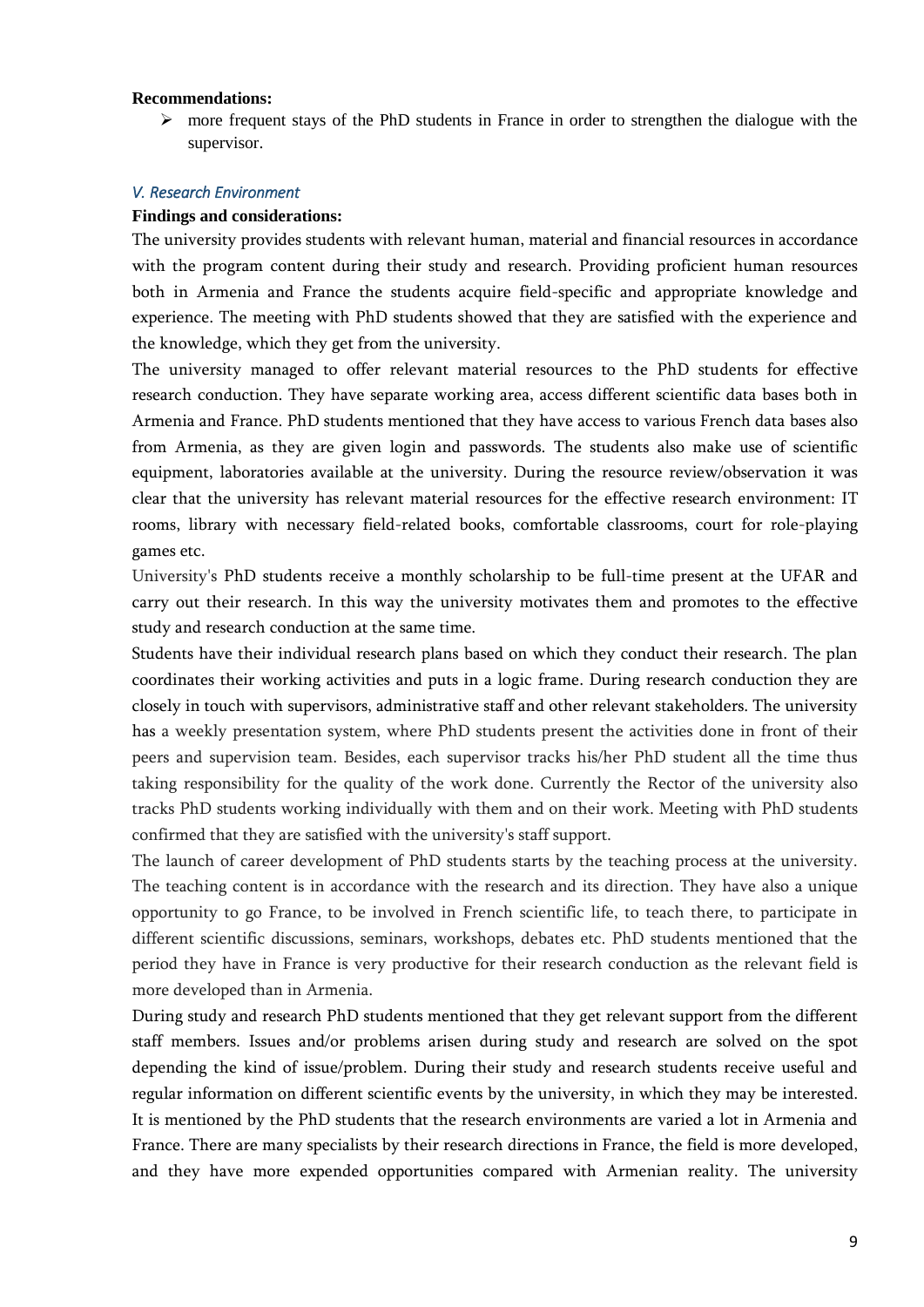promotes its PhD students in many ways but in terms of joint-research conduction and/or working with other research teams or groups it does not have.

Taking the time imperative and the fact that research is the substantial way to have professors, the university embeds a doctoral program having low budget. The university taking account this lowbudget issue started to find different partners such as sponsors, private donors, different companies and institutions, Central bank etc.

So far, the university has been able to provide finances for the effective implementation of the program and the money for the program is included in the university's budget plan.

Meeting with different internal stakeholders they are satisfied with the university in general, its resources, support etc. But it is also clear that there are not any officially approved mechanisms in place for the evaluation of the effectiveness, applicability and availability of resources. Students mentioned, once they organized a meeting to discuss and reveal some issues and then submitted to the relevant administrative and management bodies. The latter bodies welcomed their initiative and heard their voice.

Throughout these years, efforts have been made by the university for the effective implementation of the program. For the effective research environment, the university has relevant and appropriate human, material and financial resources, which makes the university competitive in Armenian labor market.

The University has support, development and other mechanisms for PhD students. It is praiseworthy that the university financially supports its students giving a very competitive scholarship compared with other Armenian universities, provides interesting research environments in Armenia and France, gives regular and useful information on different scientific events etc.

Considering the small majority of PhD students, currently financial resources are somehow sufficient but for the further development and management of risks the university should have a sustainable budget and effective allocation methods for the program. Besides, the university does not have officially approved quality assurance mechanisms for the evaluation of its research environment.

## Recommendations:

- review university's budget allocation approaches targeting also research and its development.
- $\triangleright$  expand the cooperation with local and other European (not only French) scientific organizations, universities, institutions etc. Organization of different scientific events may support PhD students to share and get new experience in national and international levels.
- $\triangleright$  develop quality assurance mechanisms for the evaluation of research environment.

## <span id="page-9-0"></span>*VI. Doctoral Candidates*

## **Findings and considerations:**

A contract for 3 years to regulate relations between candidate, supervisors and institution where the rights and responsibilities of doctoral candidates are clearly formulated. (Annex 12)

A contract is signed between the doctoral students and the UFAR where the rights and responsibilities of both parties are stipulated. When we met with doctoral students, they were satisfied with their doctoral study and written agreement. Doctoral candidates are engaged in governance at the university and participate in decision making-process.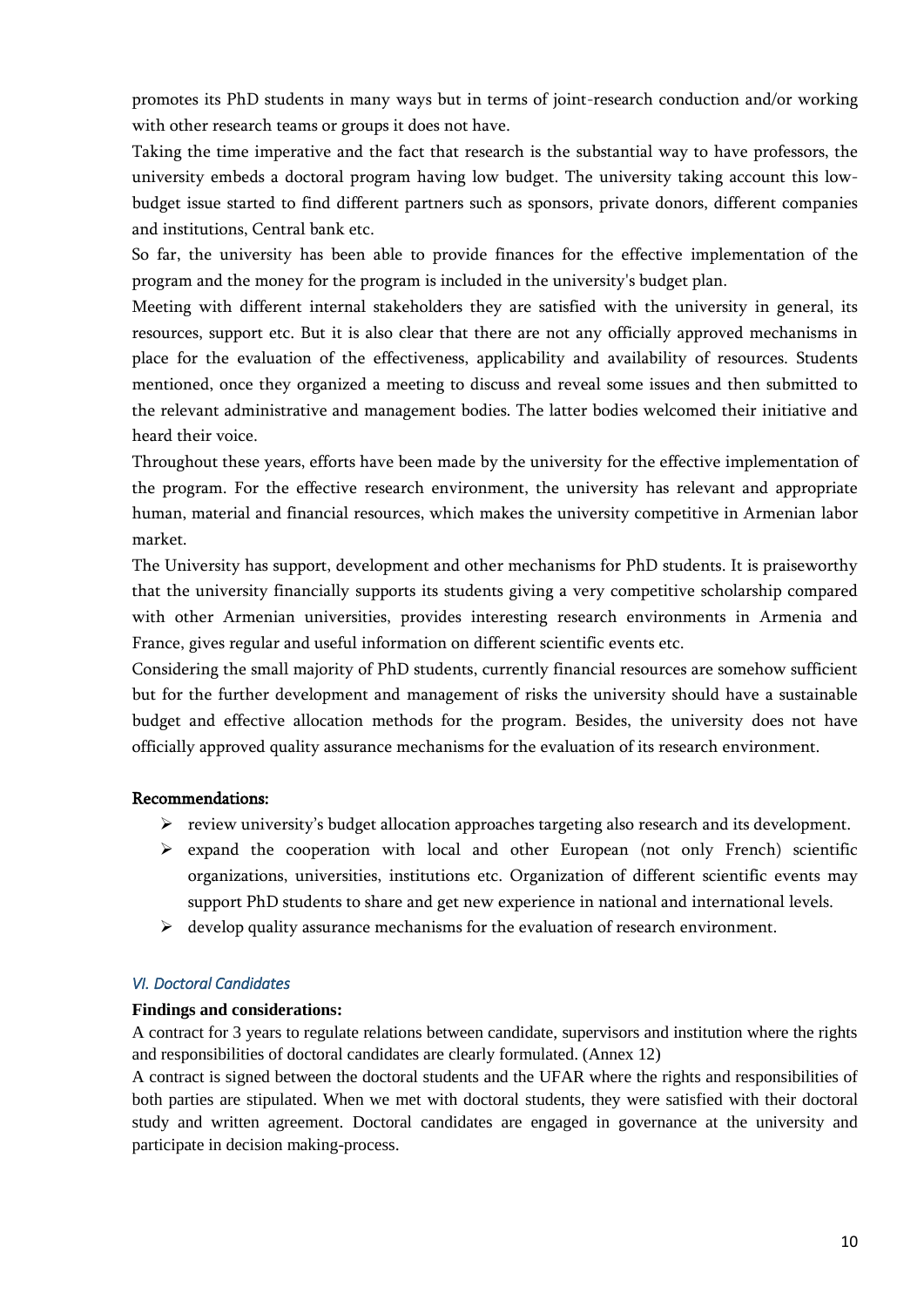#### **Recommendations:**

 $\triangleright$  reflect in written contract any possibilities of financial support to participate in international conferences (not restricted to France and Armenia, but conference organized by other countries) and some incentive mechanism.

## <span id="page-10-0"></span>*VII. Internationalization*

#### **Findings and considerations:**

The UFAR promotes (on the base of its existence) the fruitful and effective collaboration with local and international counterparts aiming to create critical mass and networking as well as to implement joint research and doctoral programs. Moreover, UFAR is an intergovernmental institution of higher education *per se*, and all its activities, including the third cycle of education, are international, giving UFAR the "privilege" of training the doctoral candidates who are attached to corresponding French Doctoral Schools (with huge scientific and administrative experience) and doing a part of research activities in France. The research they conduct is international in the truest sense of the word, since it encompasses the recent trends, gaps and demands of Armenian or/and French labor markets.

However, the institution assumes that the internationalization of the research will also ensure the needs of UFAR's partners on local market.

The assumption is very appropriate and relevant. However, it seems that the "merger" of these two markets is not easy due to their level of development, demands, social, business and political players, etc. As we know, not always they can go together in different countries.

The next problematic point is the length of students' stay in France: 2 months are definitively too short to be efficient.

#### **Recommendations:**

- $\triangleright$  explain more specifically the meaning of the internationalization process and local market's needs of "co-operation" (to export some of the local products, to access to the local market knowledge etc).
- $\triangleright$  extend the period of stay of students even for 3 months.

## <span id="page-10-1"></span>*VIII. PhD awarding*

#### **Findings and considerations:**

In accordance with article 19 of the French decree of 25 May 2016, Specialized Councils have PhD awarding criteria that are applied and periodically reviewed. They consider the innovative nature of the research and also the ability of the PhD student to situate them in their scientific context.

In this case, the comparative aspect of the research (French and Armenian Law) as well as the utility of the research for the evolution of the Armenian legal system will be of great importance to assess the quality of the PhD work.

According to French regulation, the number of jury members is between four and eight. It is composed of 50% French and 50% foreign experts, external to the doctoral school and the enrolled institution of the doctoral student and chosen because of their scientific or professional competence in the field of research concerned. There is also a parity criterion which is considered.

So far, none of the UFAR PhD has defended his/her thesis, therefore it is difficult to give general consideration. PhD awarding is organized in line with the French regulation.

#### **Recommendations:**